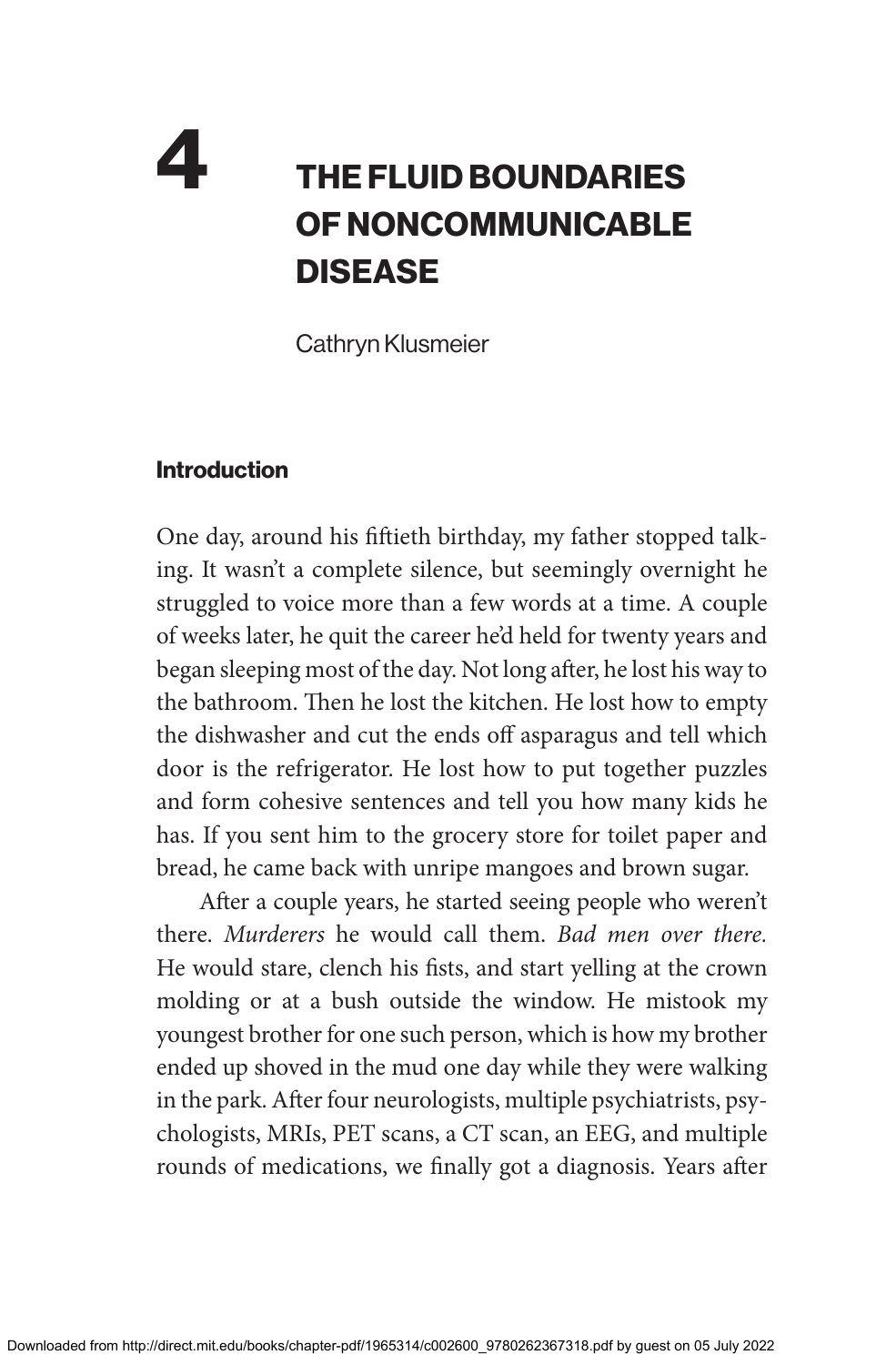he first stopped talking, a lumbar puncture came back suggesting early-onset Alzheimer's—likely developing when he was in his forties. By then, our conversations began involving discussions of towering medical bills, bankruptcy, and eviction. Without health insurance and with one parent providing fulltime care to the other parent so nobody was working, there wasn't much left.

My father did not die for nearly six years.

The first time my youngest brother told me that he too had Alzheimer's, he was fifteen years old. We were on the phone—there were thousands of miles spread between the two of us, but the connection was a good one. When he spoke those words, I was surprised at just how unsurprising that statement was. How easy the words *I have Alzheimer's* sounded in his fifteen-year-old tenor. Perhaps it was because I had heard those same words uttered by my mother—still in her forties—just a week before. *My mind is slipping*, she had said. My youngest brother was *losing things*. *Just like Dad*. He couldn't remember what was said in school; he was forgetting how to spell, how to recall basic information. *I'm serious*, he told me. My mother had said the same nearly verbatim. I had brushed it off at the time; I echoed the doctors, telling them that it was just stress, that of course a fifteen-year-old did not have Alzheimer's disease. Which is true, of course. The disease that ultimately killed my father was not diagnostically what my brother was suffering from. And yet today, just a couple years after my father's death, I'm still stuck on the words my brother uttered to me at age fifteen, the certainty in his voice. I'm less inclined to brush it off now. In fact, it is this moment, this phone call with my brother so many years ago, that is the driving force behind this essay.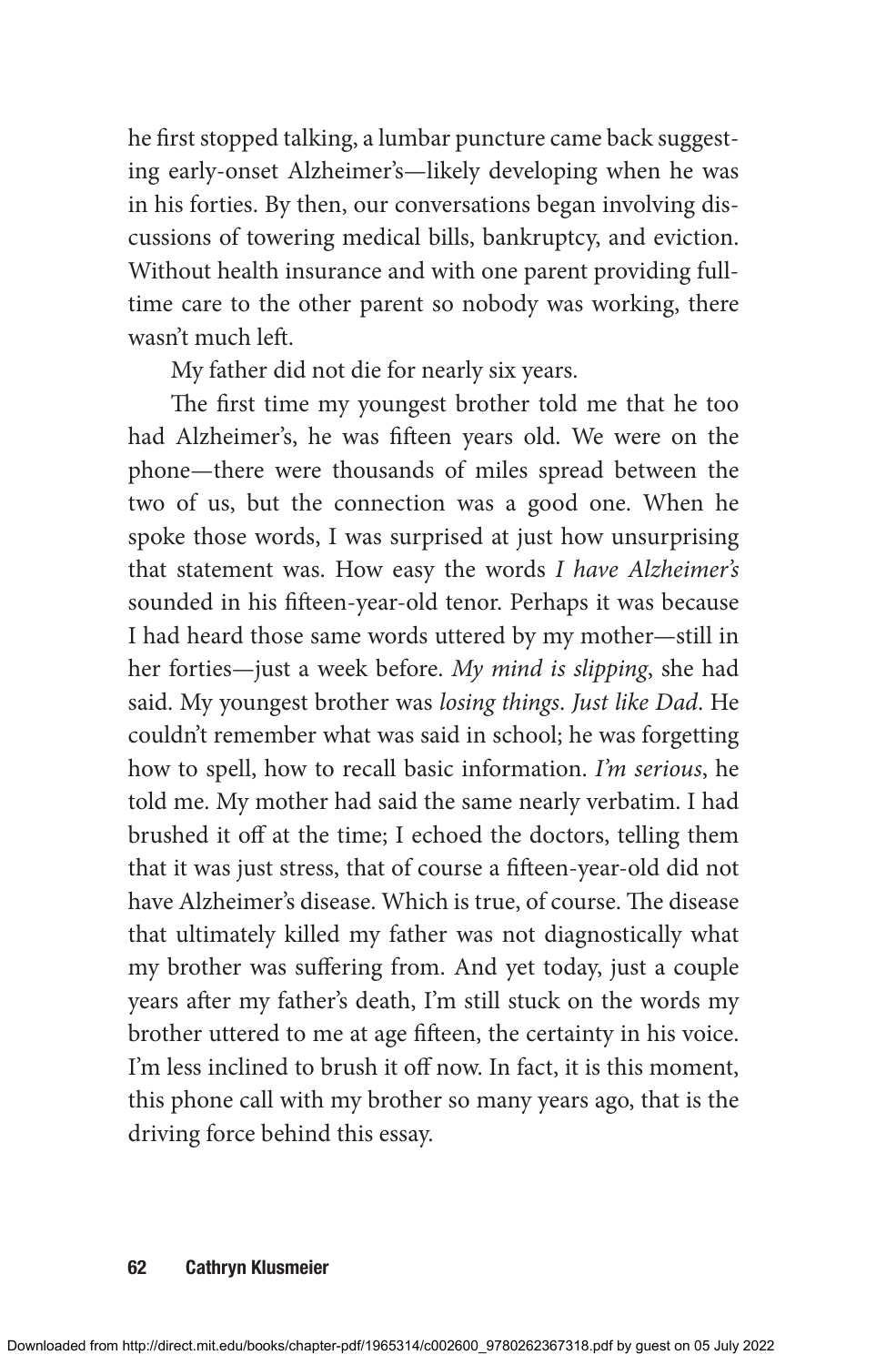Much of the literature surrounding an Alzheimer's diagnosis attends to the mechanics of the *disease* itself—the physical "unspooling" of a diseased brain via neuritic amyloid plaques, neurofibrillary tangles, and the shrinking of brain tissue (Lock 2013, 52). It's a disease that is often framed by the parameters of a singular individual, by the limits of a singular brain. However, recent literature shows that Alzheimer's, much like obesity and many other chronic, noncommunicable diseases (NCDs), is a multi-pronged disease: an interconnected and interlocking web of both individual and sociopolitical factors deeply rooted in complex cultural, economic, and political systems. In fact, current research suggests that some noncommunicable diseases are partly or even wholly *communicable*, spread through social networks, cultural conditions, and intergenerational transmission (Allen and Feigl 2017, 129). This is an essay about what it could mean to reframe noncommunicable diseases like Alzheimer's, to resist reducing them to singular individual afflictions, and instead recognize that they are complex webs of interconnected illnesses that reach far beyond the boundaries of a singular body (Ito 2017).

## **Spillover**

"I place a fork in her right hand and guide it to the poached egg in the deep bowl. I have already cut up the toast, so that I can help her spear pieces of bread and soak up the yolk. She can't find the teacup in front of her, so I move her hand next to its handle," writes Arthur Kleinman (2009, 292). Kleinman's writing is meticulous; it is ordinary. Grounded in the everyday minutia of a dementia caregiver, it tells of loss, pain, and attention. "Caregiving is not easy," he writes. "It consumes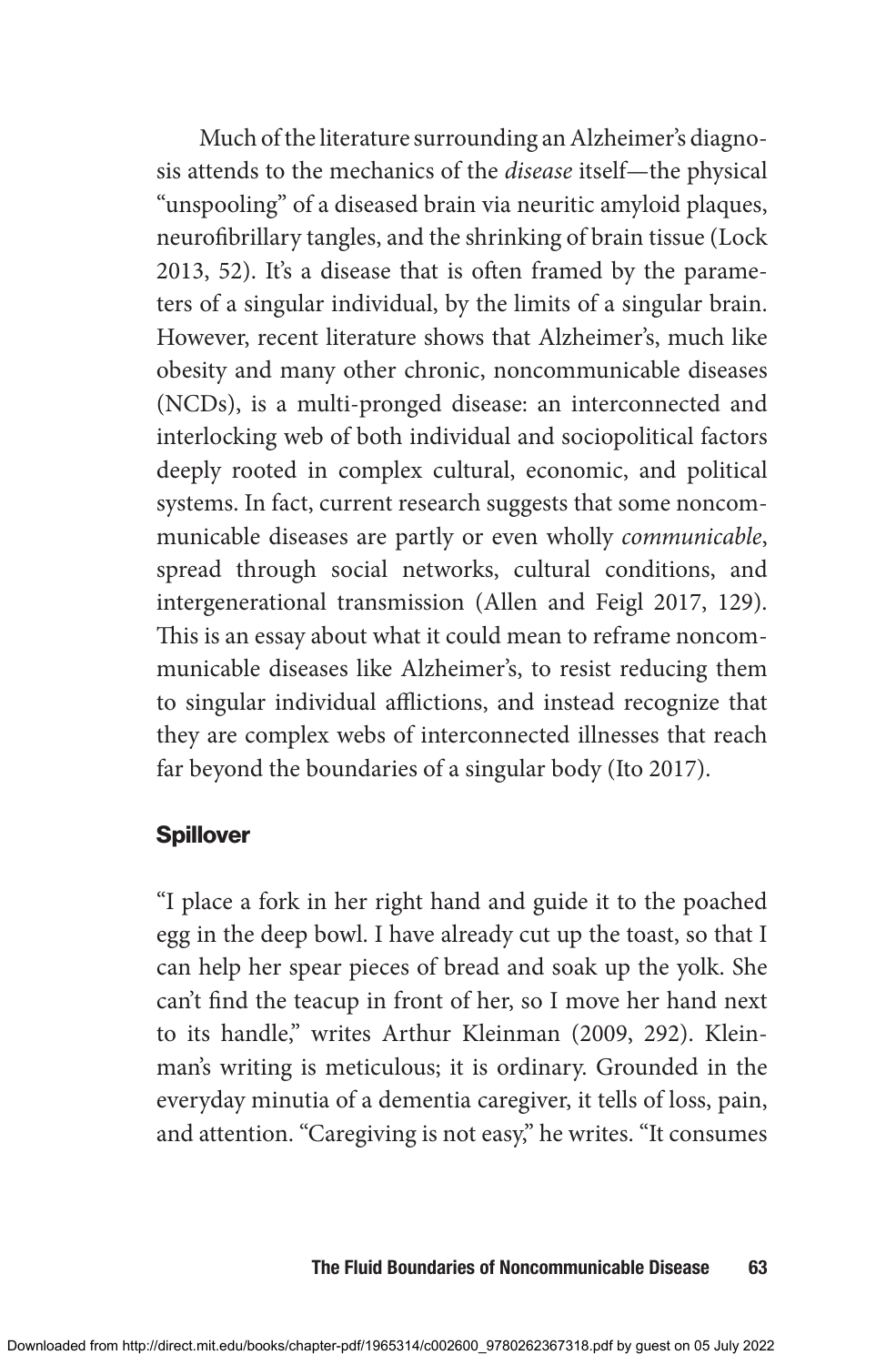time, energy, and financial resources. It sucks out strength and determination" (ibid., 293).

Kleinman's words are important to pay attention to here, not only because he's a physician and medical anthropologist, but because his narrative eloquently articulates some of the most enduring and pervasive tensions inherent in the life of a caregiver for someone with dementia. He locates his world within hers, within the navigation of silverware and amplification of his desperation, he too inhabits a space touched by the disease. "She is happy much of the time," he writes of his wife. "It is me, the caregiver, who, more often, is sad and despairing" (Kleinman 2009, 293) He calls his role of care a new life of "solidarity" and "enduring the unendurable" (ibid., 292–293). His exposition articulates a world where a disease of an unspooling brain—his wife's Alzheimer's—saturates and affects his life narrative in turn (Burke 2014, 30).

This process by which Kleinman's world is "saturated" by the disease of his wife is what is referred to in the literature as the *caregiver burden*—a "multidimensional response to physical, psychological, emotional, social, and financial stressors associated with the caregiving experience" (Vellone et al. 2008, 423–424). Among other health risks, "caregivers have higher rates of insomnia and depression, are at risk of serious illness, and are less likely to engage in preventative health measures" even though one half of all caregivers have at least one chronic condition (Collins and Swartz 2011, 1310). In one study, 17 percent believe that their health has deteriorated as a result of providing care, and spousal caregivers reporting high levels of strain have a 23 percent higher Framingham Stroke Risk than their non-caregiver counterparts, as well as increased allcause mortality (as high as 63 percent in four years) (ibid.). Often, many caregivers "take on the role while healthy, but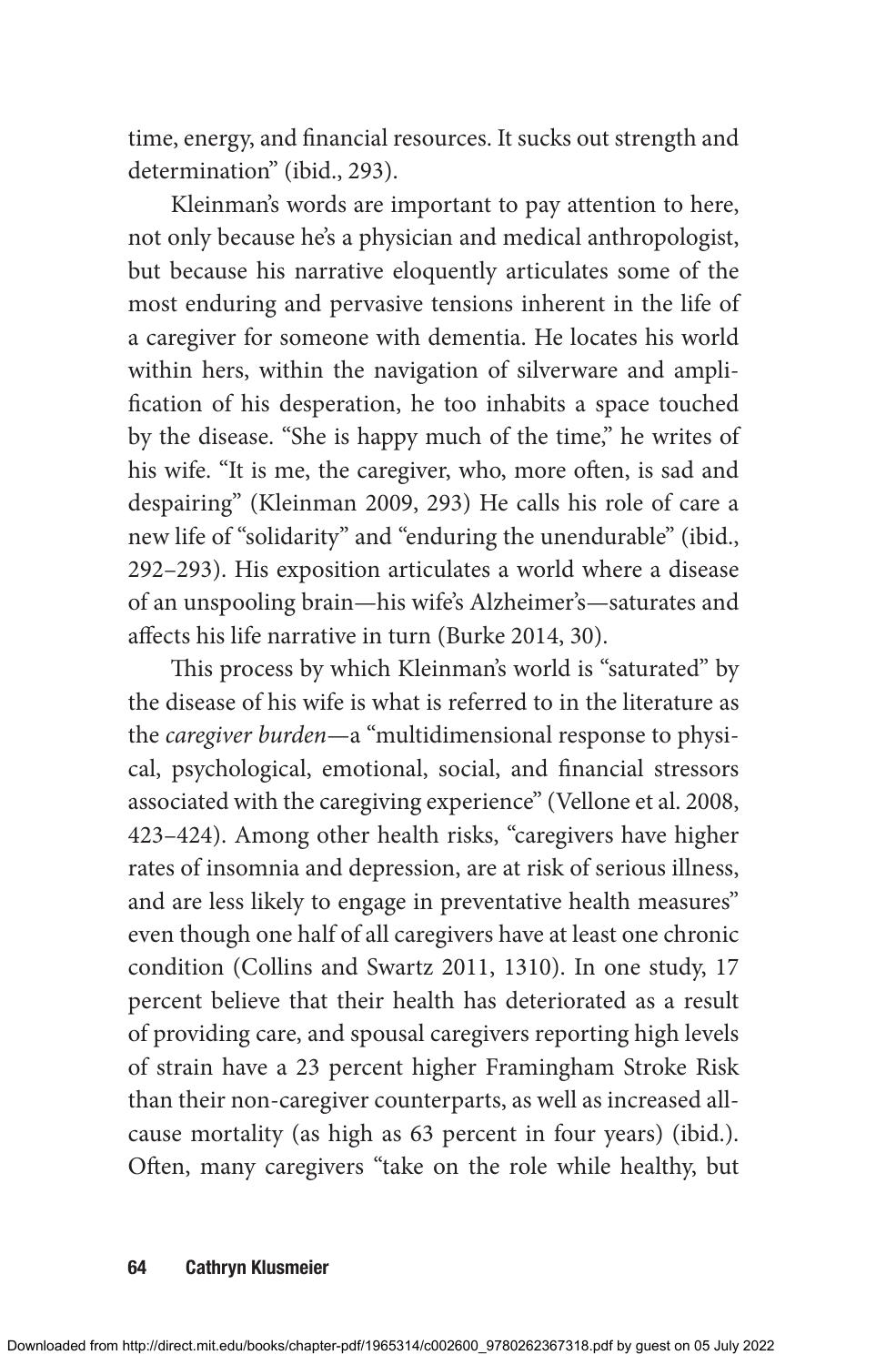subsequently become ill" (Mittelman 2005, 634). This burden is also compounded by gender; the majority of dementia caregivers are women (Collins and Swartz 2011, 1309).

This barrage of health risks has led some researchers to note that "it might be useful to start viewing caregiving as, in itself, a health hazard" (Fonareva and Oken 2014, 725). Indeed, "one of the greatest risks for caregivers is becoming ill themselves" (Collins and Swartz 2011, 1309). The phenomenon by which a caregiver, faced with the unyielding sickness of often a spouse or a parent, *also* incurs health risks is known as the "spillover effect" (Wittenberg and Prosser 2013, 490). The person affected by spillover "may be providing care to the ill individual or may be related to the individual who is ill or both" (ibid.). The effects of spillover are broad—including somatic and psychological health, emotional health, quality of life and well-being, finances, relationship stability, and work (ibid.). Not only does the caregiver's health suffer, but the effects of this disease spill over into economics as well. Alzheimer's is among the most expensive of diseases—in 2000, the average out-of-pocket expenses for caregivers was "approximately 10 percent of the caregiver's annual income" (Collins and Swartz 2011, 1310).

While Alzheimer's is not a communicable disease in the traditional sense of disease vectors and infection, the cascading health effects of Alzheimer's upon those surrounding that individual suggest that simply framing this problem as a singular disease of a malfunctioning brain might be misleading. Using the specific language of "social networks" and "contagion effects," researchers Wittenberg and Prosser contextualize the "well-documented burden of caregiving" in the same frame as obesity and smoking, which, they note, have effects that *extend* to family members and others (Wittenberg and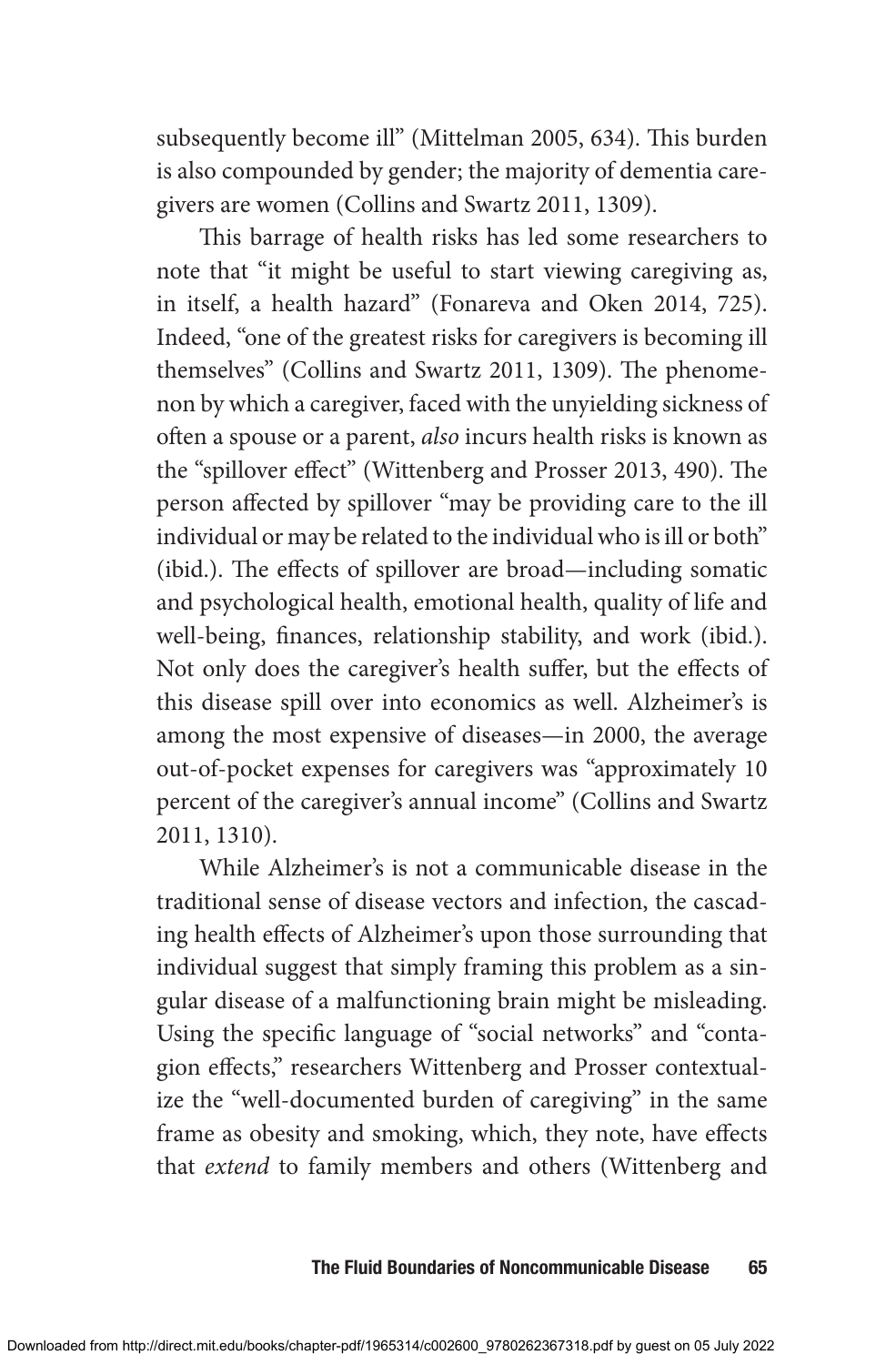Prosser 2013, 490). This language, that of extension, contagion effects, and social network systems, is important in creating a landscape of health in which caregiving and care-receiving are tightly interwoven phenomena. Overall, "research has established that health effects extend beyond one individual to include those surrounding them, including those physically present and those emotionally connected. The landscape of health decision making is altered by the conceptualization of health as a family affair" (ibid.). By invoking the "landscape of health decision making," there is some implication of context, of connection, of tightly knit social networks that together impact the health and well-being of both caregivers and receivers. Further, while "the importance of including those spillover effects has been noted by many," creating empirical estimates of spillover is challenging because the very premise of "spillover" resists compartmentalization and reductionism. It, in fact, does the opposite, creating networks of overlapping effects—social, emotional, physiological, and somatic (ibid., 498).

Perhaps one of the better demonstrations of the spillover effects of these intertwining illnesses is in the cognitive and psychological effects of caregiving. In one study detailing effects of caregiving on a spouse's cognition, researchers found that "spousal caregivers of dementia patients have on average lower levels of cognitive functioning than age, sex, and education matched controls. Caregivers performed significantly worse on measures of general cognitive functioning, speed of information processing and verbal memory" (de Vugt et al. 2006, 164; Correa et al. 2015, 371). Even further, the study found that "low performance on verbal memory was related to a decrease in caregiver competence and an increase in patient behavioral symptoms" (de Vugt et al. 2006, 164). It's important to note the ways in which cognitive impairment of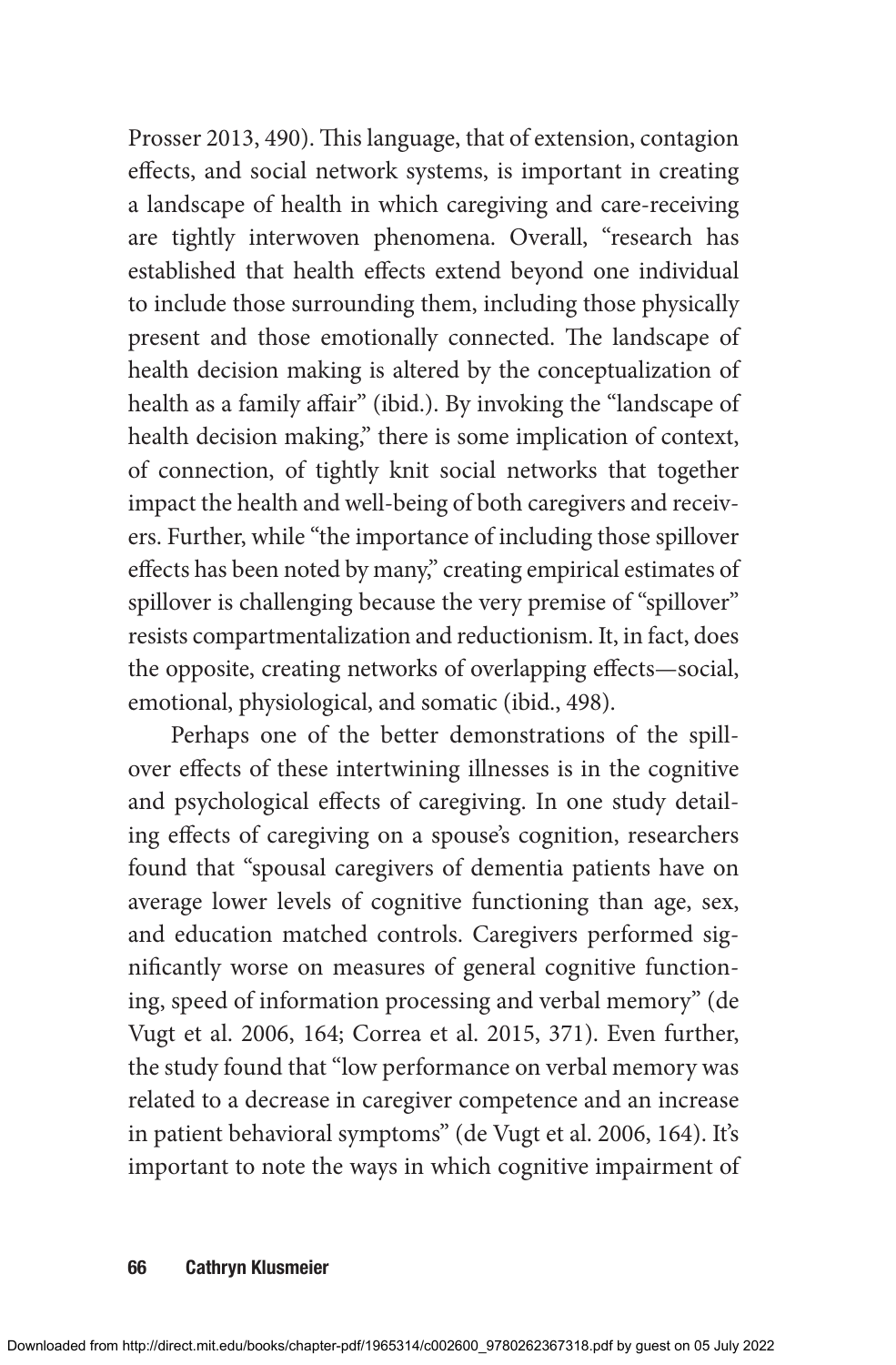the dementia patient provides a context in which the general cognitive functioning, verbal memory, and information processing of the caregivers is *in turn* impacted.

This is worth spending time on. Among a whole slew of health risks, caregivers for dementia patients are at a higher risk for *developing dementia* (Fonareva and Oken 2014, 744). In the literature of spillover, one of the more insidious problems for caregivers comes via a feedback loop whereby the effects of dementia are reflected and amplified back and forth from the dementia patient to the caregiver. "Caregiving is relational and reciprocal," writes Kleinman (2015, 240). Part of this relational and reciprocal relationship is undoubtedly the ways in which these diseases of care have spillover and "contagion-like" effects on those surrounding the disease.

## Noncommunicability?

"A name that is a long-winded non-definition, and that only tells us what this group of diseases is not, is not befitting of a group of diseases that now constitutes the world's largest killer," write Allen and Feigl in a 2017 *Lancet* article discussing the utility of framing and reframing noncommunicable disease labels (Allen and Feigl 2017, 129). They begin by first describing the way diseases are traditionally divided into three groups. The first group is made up of infectious diseases like HIV, malaria, and tuberculosis. The second consists of NCDs like Alzheimer's, obesity, and cancer. The third is a category of injuries (ibid.). Calling these three divisions "outdated" and "counterproductive," they attempt to bring attention to the problematic noncommunicable disease category. They note that noncommunicable diseases "share all of the ideological and social justice issues of HIV but cause 30 times more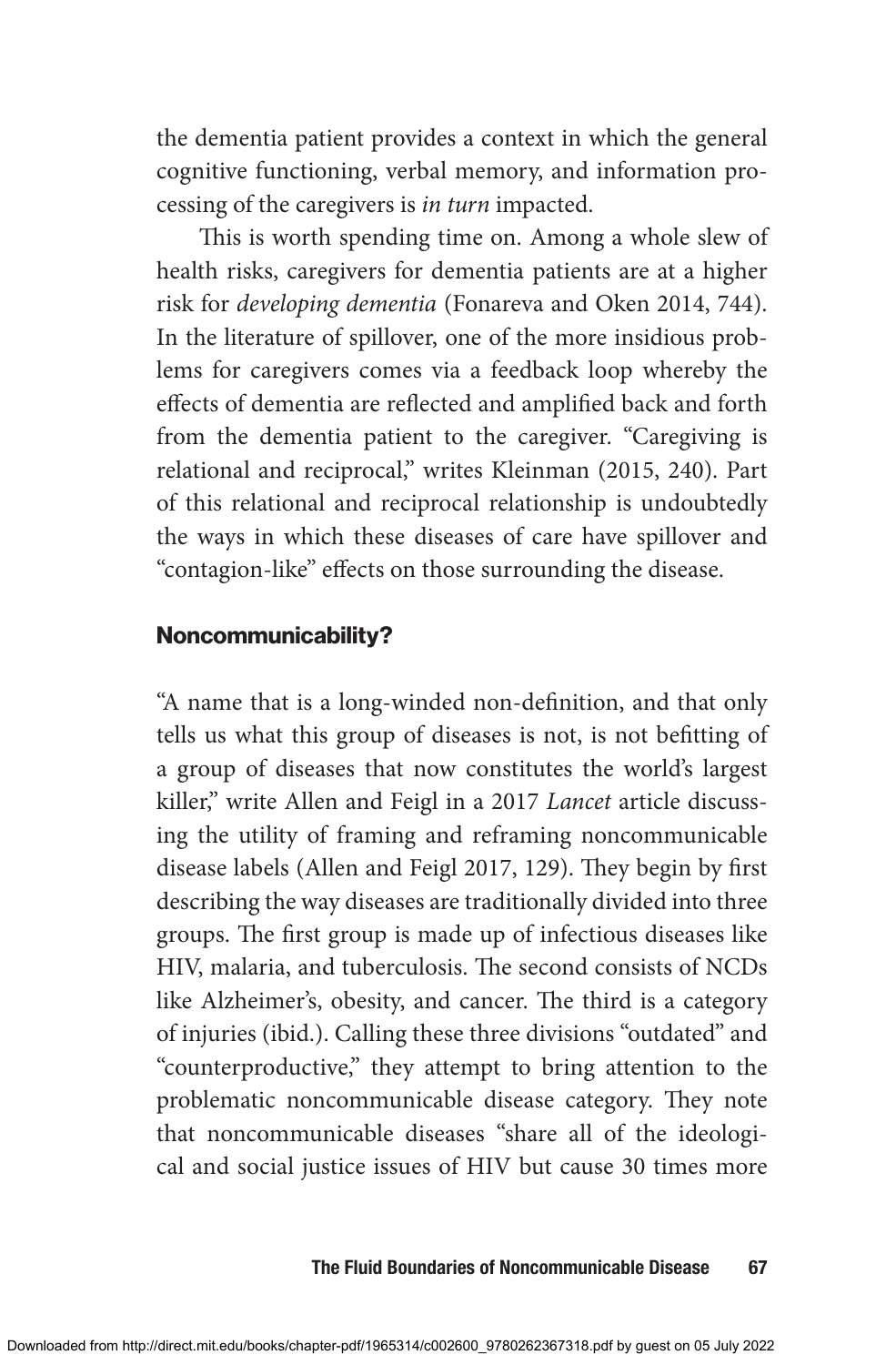deaths and receive 17 times less funding" (ibid). Further, even though the category begins with "non," these noncommunicable diseases "will cost the global economy US\$47 trillion over the next two decades," they will "continue to push millions of people into poverty," they and will continue to be "the leading cause of death worldwide" (ibid., 129). It's not simply a matter of semantics or pedantry, they argue, because "anything that begins with 'non' must be considered a 'non-issue' or a 'nonstarter" (ibid.).

The issue here is one of framing. "The disproportionately low levels of national and international attention paid to NCDs in terms of action plans, funding, and global institutions might be partly attributable to the framing of these conditions" (Allen and Feigl 2017, 129). They recognize that "calling the world's biggest killer 'non-communicable' propagates confusion, undermines efforts to spur a sense of urgency, and deflects attention from effective and system-wide interventions" (ibid.).

Beyond linguistic semantics, they also argue that the medicalized distinctions themselves need rethinking. This well-entrenched medical binary of communicable and noncommunicable is a distinction that, in light of modern medical anthropological discussions, might be very tenuous. Noting that this division between communicable and noncommunicable is anything but firm, they argue that "evidence is mounting that some NCDs are partly or wholly communicable" (Allen and Feigl 2017, 129). "They can be spread through social networks, viruses such as hepatitis, cultural and economic conditions, food deserts (i.e., areas short on fresh fruit, vegetables, and other healthy foods), and intergenerational transmission (i.e., diabetes and obesity)" (ibid.). Even further, they write, "The present misnomer implies that the causes are individual rather than societal. This implication is simply not the case: NCDs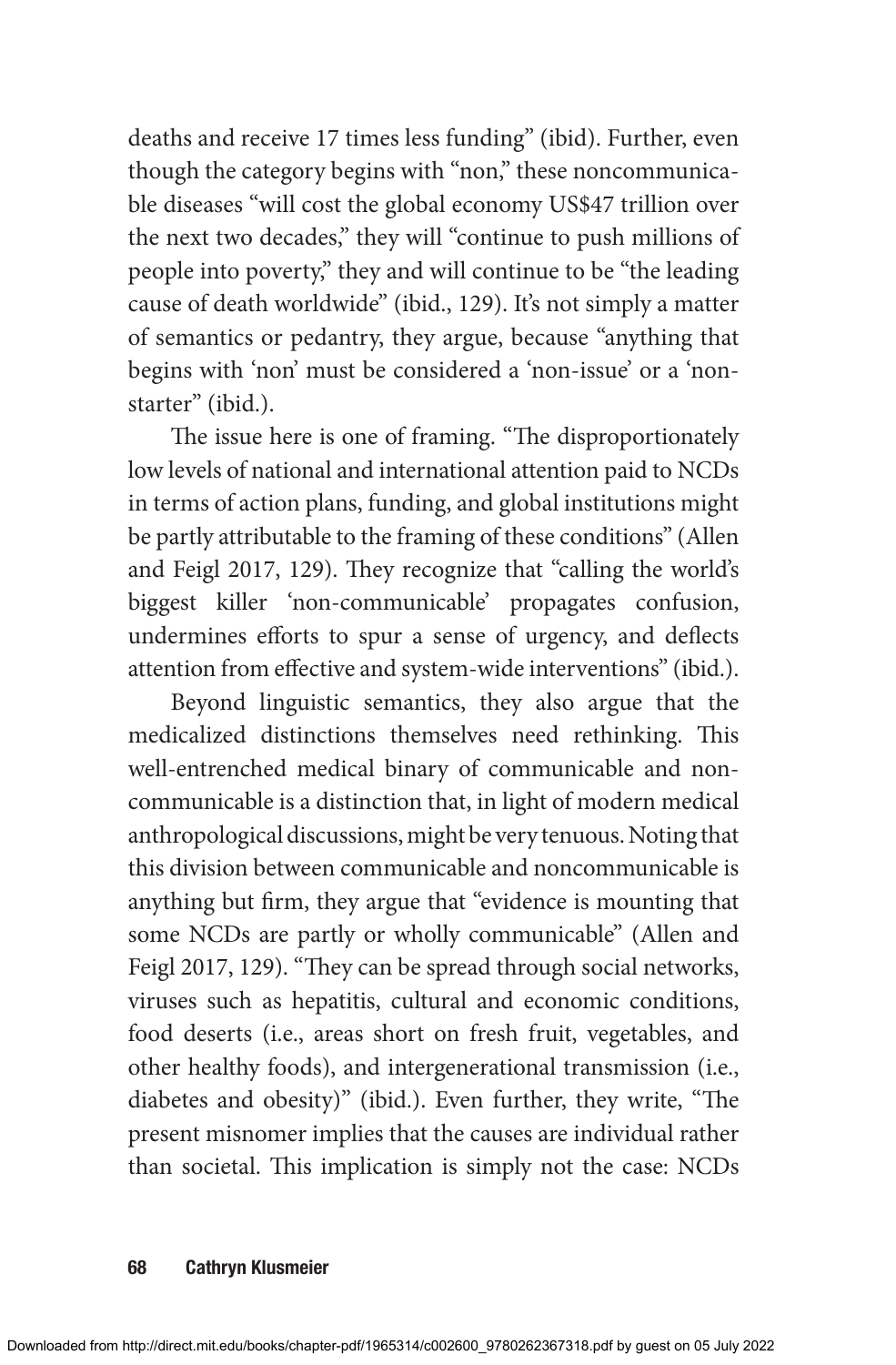have largely sociogenetic antecedents, and efforts focused on individual behaviour have little overall effect if the social and policy environments do not change in parallel" (ibid.).

Despite their clear and persuasive language, Allen and Feigl (2017, 129) spend little time fleshing out what they mean when they say that "evidence is mounting that some NCDs are partly or wholly communicable." Obesity, as they mention, is one NCD that has the potential to complicate the binary of communicable and noncommunicable diseases. I contend that Alzheimer's is another such disease that resists the reductive framing of the noncommunicable label. To more fully understand how Alzheimer's fits this description, it's helpful to look at the recent research surrounding obesity as a means of seeing how an NCD might be reframed.

The move from framing obesity as a failure of individual willpower is an important shift in medical anthropology. Though there is a debate as to whether or not obesity is a disease in the first place, Annemarie Jutel specifically addresses this question, noting that where being overweight once was merely a descriptor of corpulence, it has undergone the "transition to a disease entity" (Jutel 2006, 2269). Sociologist Karen Throsby notes that often, in the contemporary rhetoric surrounding obesity, "the fat body is easily labeled as lazy, self-indulgent and lacking in discipline" (Throsby 2007, 1561). Further, "those who become fat often find themselves needing to account for their size in order to refute the suggestion of moral failure that attaches itself easily to the fat body" (ibid.). Much of the dialogue surrounding obesity reinforces this notion of an *individualized* problem and a failure of willpower. Recent obesity research, however, has begun to challenge this view of obesity, recognizing that this noncommunicable disease occurs in a sociopolitical and environmental *context*, and that there are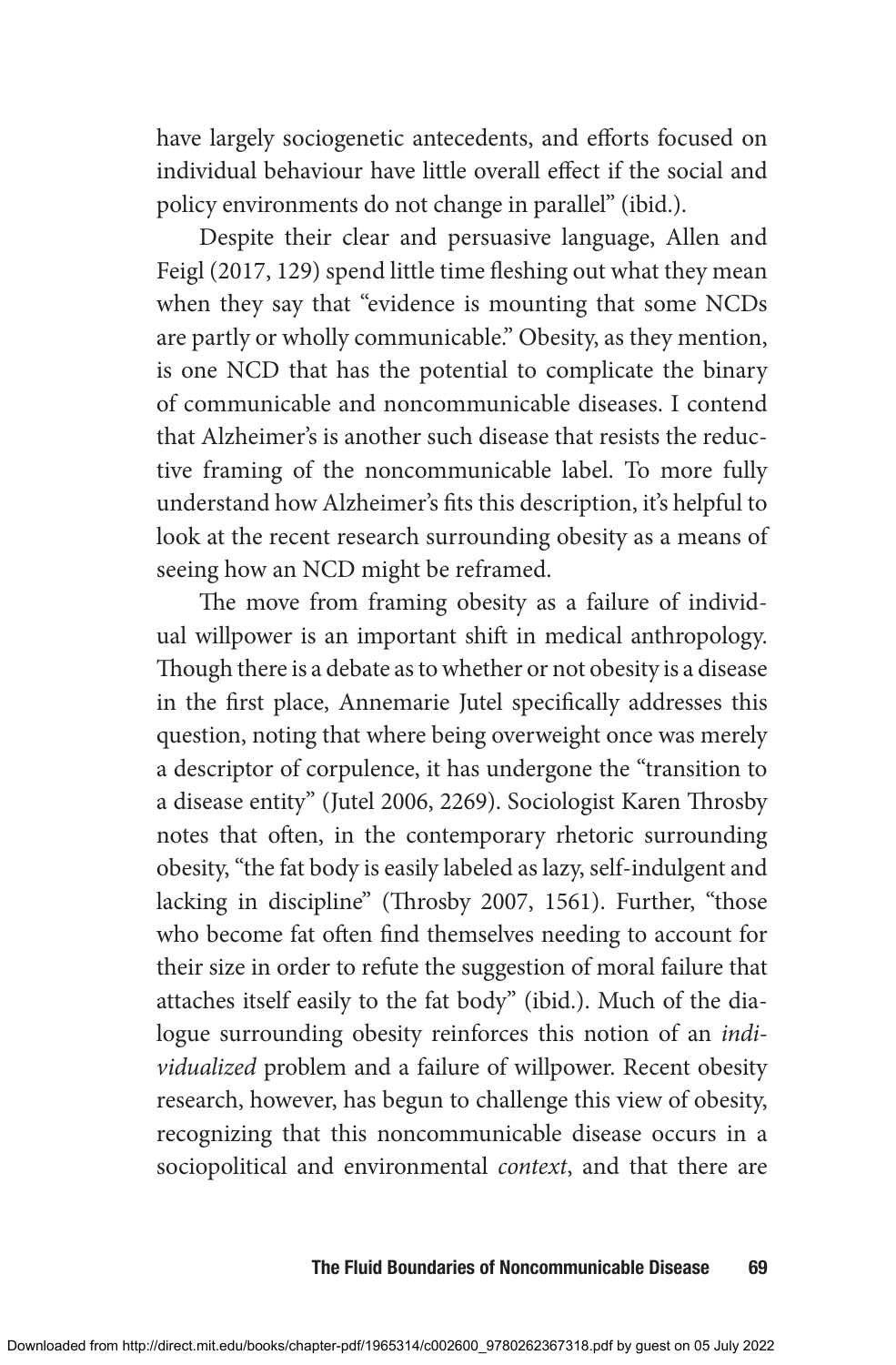explanations for obesity that are not reduced to the failures of individuals.

In "The Global Obesity Pandemic: Shaped by Global Drivers and Local Environments," Swinburn et al. discuss the concept of an "obesogenic environment": "The simultaneous increases in obesity in almost all countries seem to be driven mainly by changes in the global food system, which is producing more processed, affordable, and effectively marketed food than ever before" (2011, 804). Swinburn shows that the drivers of the obesity "epidemic" are inherent in the globalized food system itself. For Swinburn, obesity as disease is actually the result of people "responding *normally* to the obesogenic environments they find themselves in" (ibid.; emphasis mine). And while "support for individuals to counteract obesogenic environments will continue to be important, the priority should be for policies to reverse the obesogenic nature of these environments" (ibid, 807). Through the lens of obesogenic environments, Swinburn is able to complicate this individualized model, emphasizing that a focus on encouraging consumers to make better food choices fails to fully grasp one of the largescale drivers of obesity: context and global markets. In a similar vein, the report "Wider Income Gaps, Wider Waistbands? An Ecological Study of Obesity and Income Equality" (Pickett et al. 2005, 670) also directs the conversation away from an individualized notion of obesity and instead focuses on the effects of poverty and income inequality on obesity. Among developed countries, "income inequality was significantly related to obesity among men and women, diabetes mortality, and average calorie intake" (ibid., 672).

Research into obesogenic environments and the impact of socioeconomic status upon obesity is important in this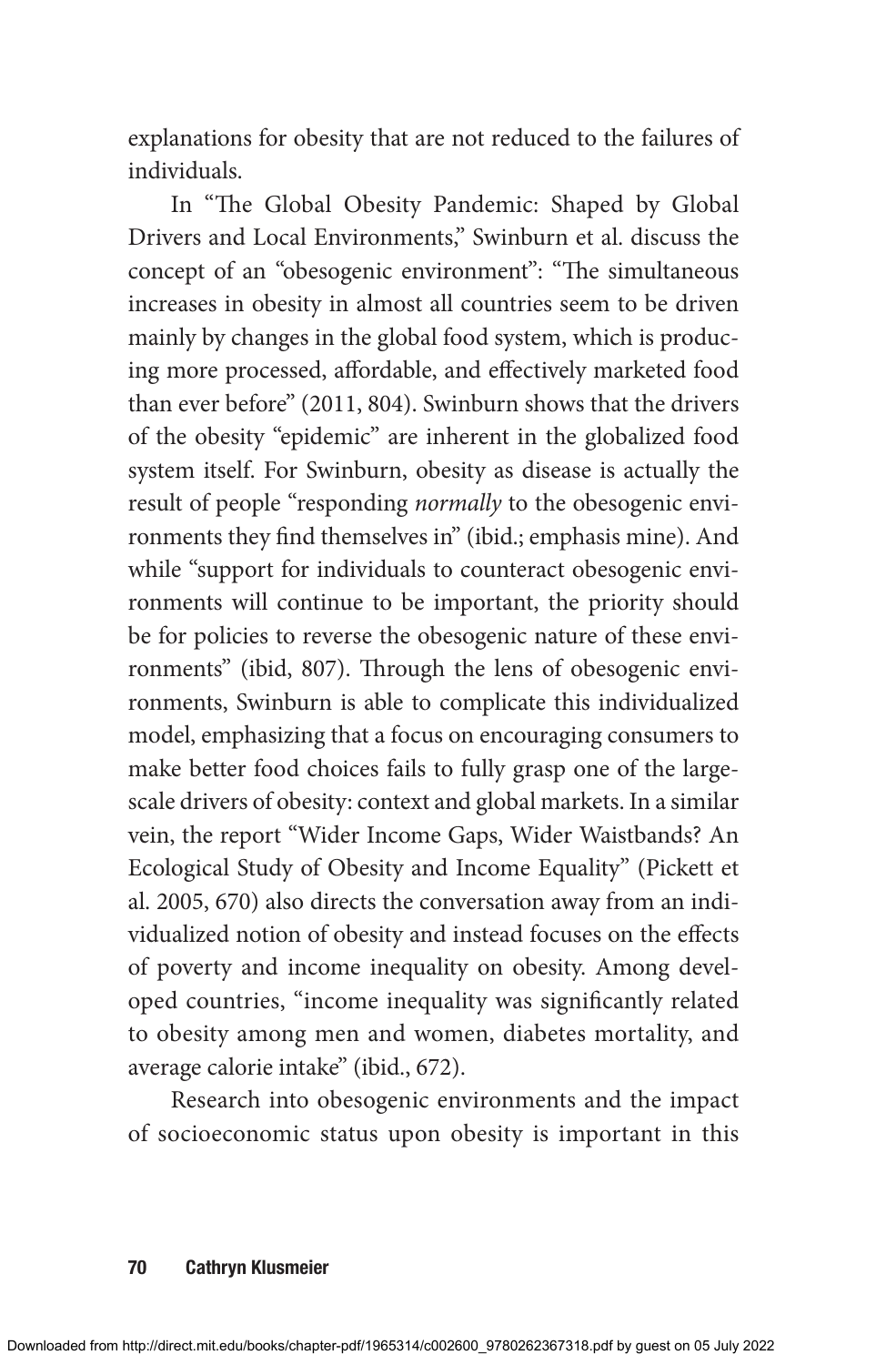discussion as it relates to noncommunicable diseases, including Alzheimer's. Although it by no means shows that this is a communicable disease in the traditional sense of disease vectors, this research does complicate the boundary between communicable and noncommunicable by showing that obesity is not just an individual problem, but an interconnected and interlocking web of both individual and social factors. Obesity is not solely the result of poor individual choice, it's a multipronged disease: political, socioeconomic, and personal at the same time.

"There is an ongoing and largely unhelpful emphasis on individual healthy choices" that "hamper a shift towards more effective and equitable population-level policies such as tighter tobacco control and measures to address obesogenic environments" (Allen and Feigl 2017, 129). Allen and Feigl argue that this tendency to align noncommunicable diseases within the realm of individual bodies, such as the tendency to blame obesity on the moral failings of the individual rather than looking at larger scale factors such as obesogenic environments, obscures a more complex, nuanced understanding of the causes of disease and in turn prevents "systems-level interventions" (ibid.). Obesity, like Alzheimer's and other noncommunicable diseases, are made up of many complex and interconnected systems that contribute to the disease.

Further refuting the idea of obesity as an individualized disease, researchers have linked the spread of obesity through social networks. One study considered the extent to which weight gain in one person is associated with weight gain in friends, siblings, and spouses. Framed with the aim of looking into networks and connections as a means of studying the extent to which obesity is "spread through social ties," their findings suggest that "obesity may spread in social networks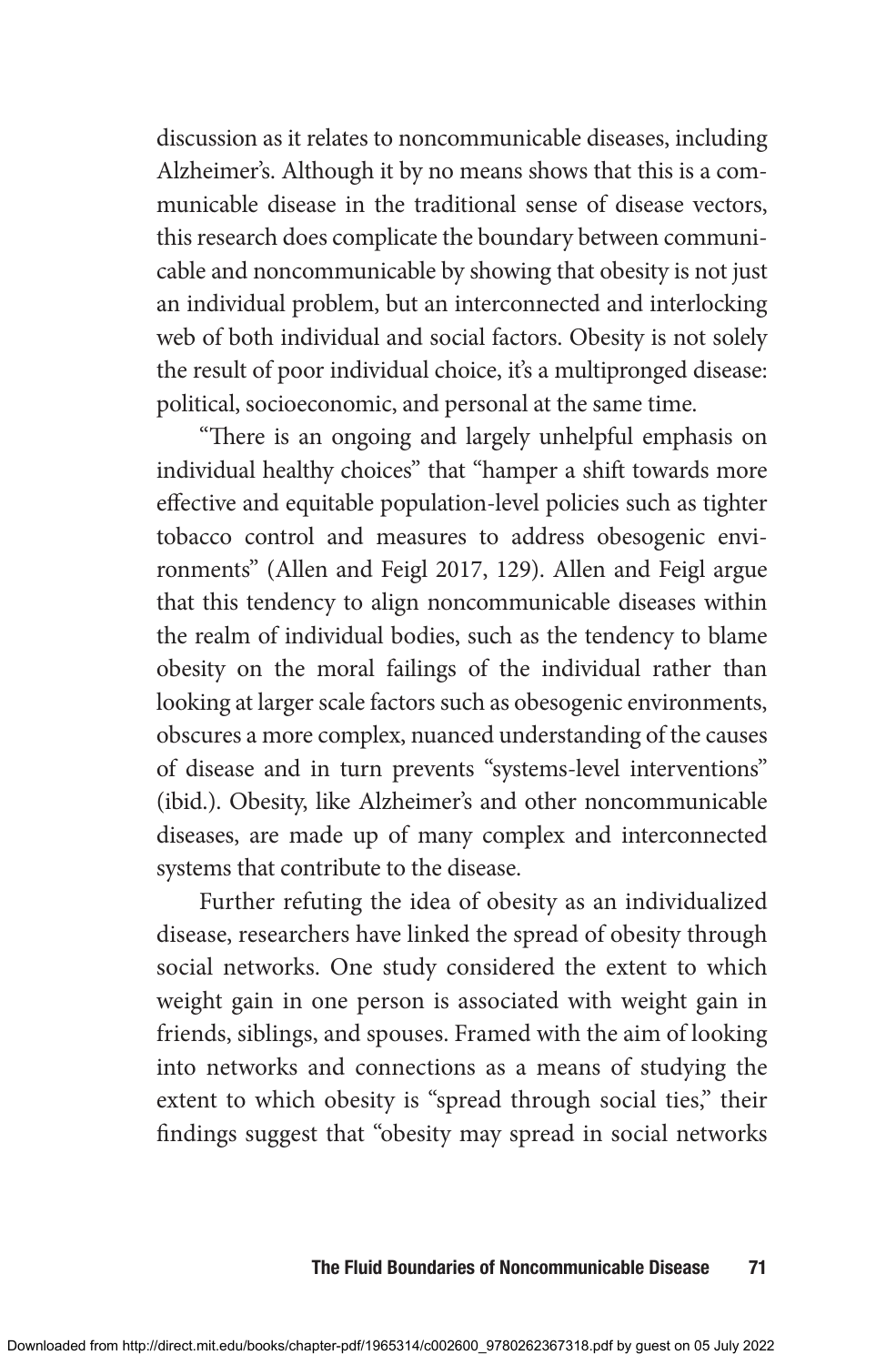in a quantifiable and discernable pattern that depends on the nature of social ties" (Christakis and Fowler 2007, 370, 377). Their results indicate that a person's chance of becoming obese increased by 57 percent if he or she had a friend who became obese in a given interval. If one spouse became obese, the likelihood that the other spouse would become obese increased by 37 percent (ibid., 370). What's important about this study is the recognition that social networks, human interactions, and the complex web of interpersonal dynamics is now a component of obesity research much like spillover is in caregiving. As the study shows, "the spread of obesity in social networks appears to be a factor in the obesity epidemic" (ibid., 378).

These are just a few examples of the avenues in which current obesity research is finding ways to contextualize obesity and extend the etiology to social, political, and interpersonal spaces. Obesity is a complex web of relationships, and recent research suggests that trying to fit obesity into a framework that doesn't account for this nuance and complexity is problematic.

Which brings us back to Allen and Feigl's call to question the NCD category. Much of the strength of their article lies in its willingness to push against these seemingly ingrained medicalized distinctions such as communicable vs. noncommunicable and individual vs. societal. And although there is not a specific mention of Alzheimer's disease or caregiving in their article, I contend that just as obesity resists these reductionist frameworks of singular disease, so does caregiving. Alzheimer's is a disease of many interlocking problems. Like obesity, it's a disease at the nexus of political, social, economic, and interpersonal issues especially when it comes to the welldocumented health risks of the caregivers, yet often the diagnosis is a highly individualized one, emphasizing the tangles and plaques of a single malfunctioning brain. Increasingly,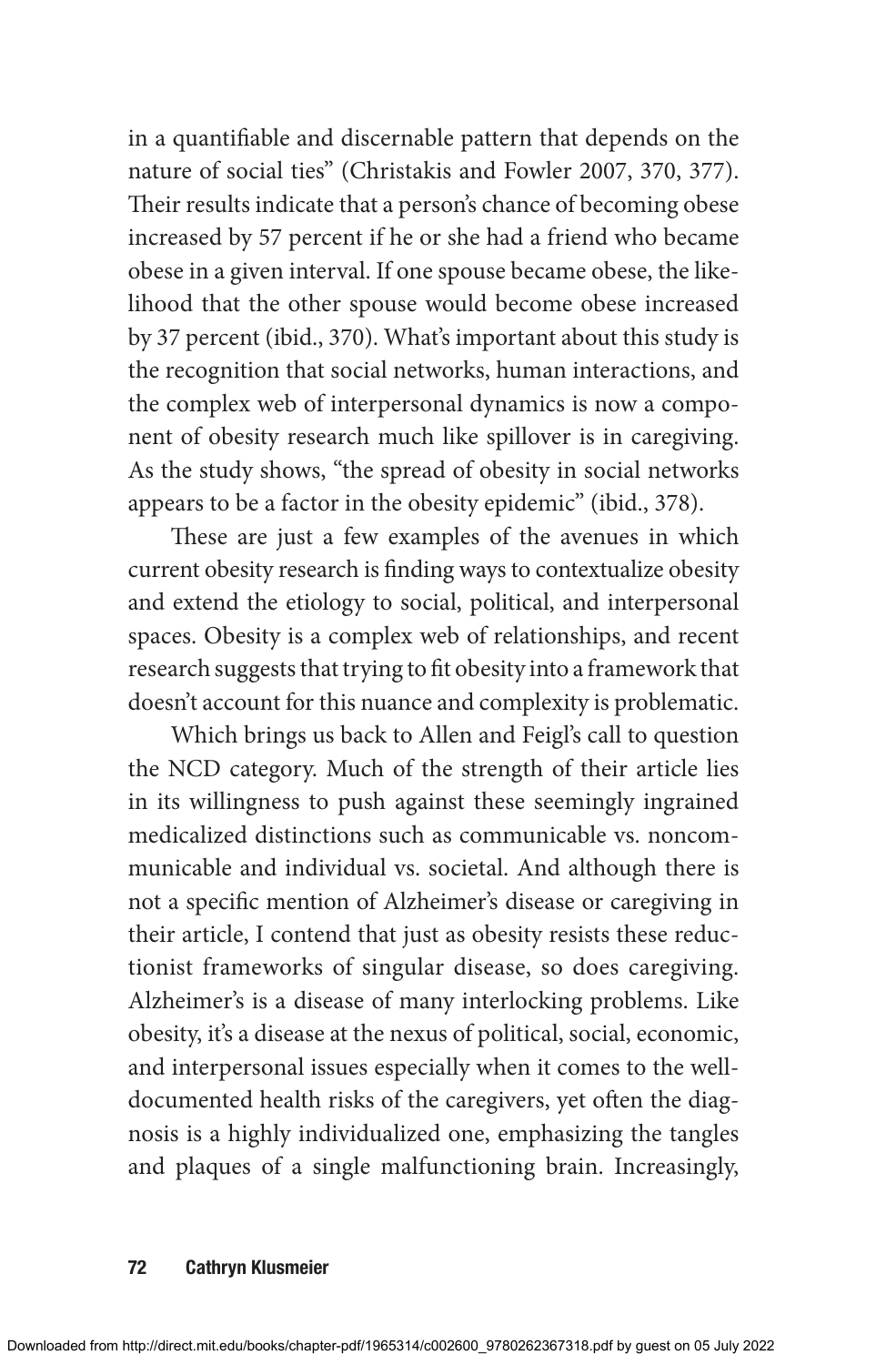however, the vocabulary of caregiving literature is beginning to push against the individuality. Like Allen and Feigl, I argue that the traditional framing of NCDs is problematic in the ways it decontextualizes and individualizes diseases like Alzheimer's. Further, given the literature of caregiving, I want to suggest that aspects of Alzheimer's disease resist the binary disease label that separates the communicable from the noncommunicable in the way that the diagnosis affects not only the diseased brain in question but also the health of the caregivers and the surrounding family. How does Alzheimer's stay within the noncommunicable disease boundary when the literature of caregiving uses phrases like "contagion effect" and "spillover" to describe the health effects of caregiving? (Wittenberg and Prosser 2013, 490). Indeed, Kleinman notes that the pathology of the *disease* may be limited to a single brain, but Alzheimer's clearly breaks those boundaries by making those *surrounding* the disease ill (Klienman 1980, 73).

To be clear: the argument here is not that obesity or Alzheimer's is an infectious disease or that it presents the kinds of problems that a disease like Ebola virus can engender. Insofar as I push against these communicable vs. noncommunicable labels, it is not to equate the two, as the challenges of tuberculosis are indeed very different from those of Alzheimer's. This debate is not about the utility in continuing or not continuing to use "infectious" as a way of describing particular kinds of diseases. This debate is about whether or not the reductionist language of noncommunicability, with its built-in binary, is the problem. I want to suggest that the language of infection has use, but the binary might not. Regardless, NCD is a category that is not only problematic, but might be anathema to the goals of attending to the interactional and interpersonal nature of certain diseases like Alzheimer's and obesity.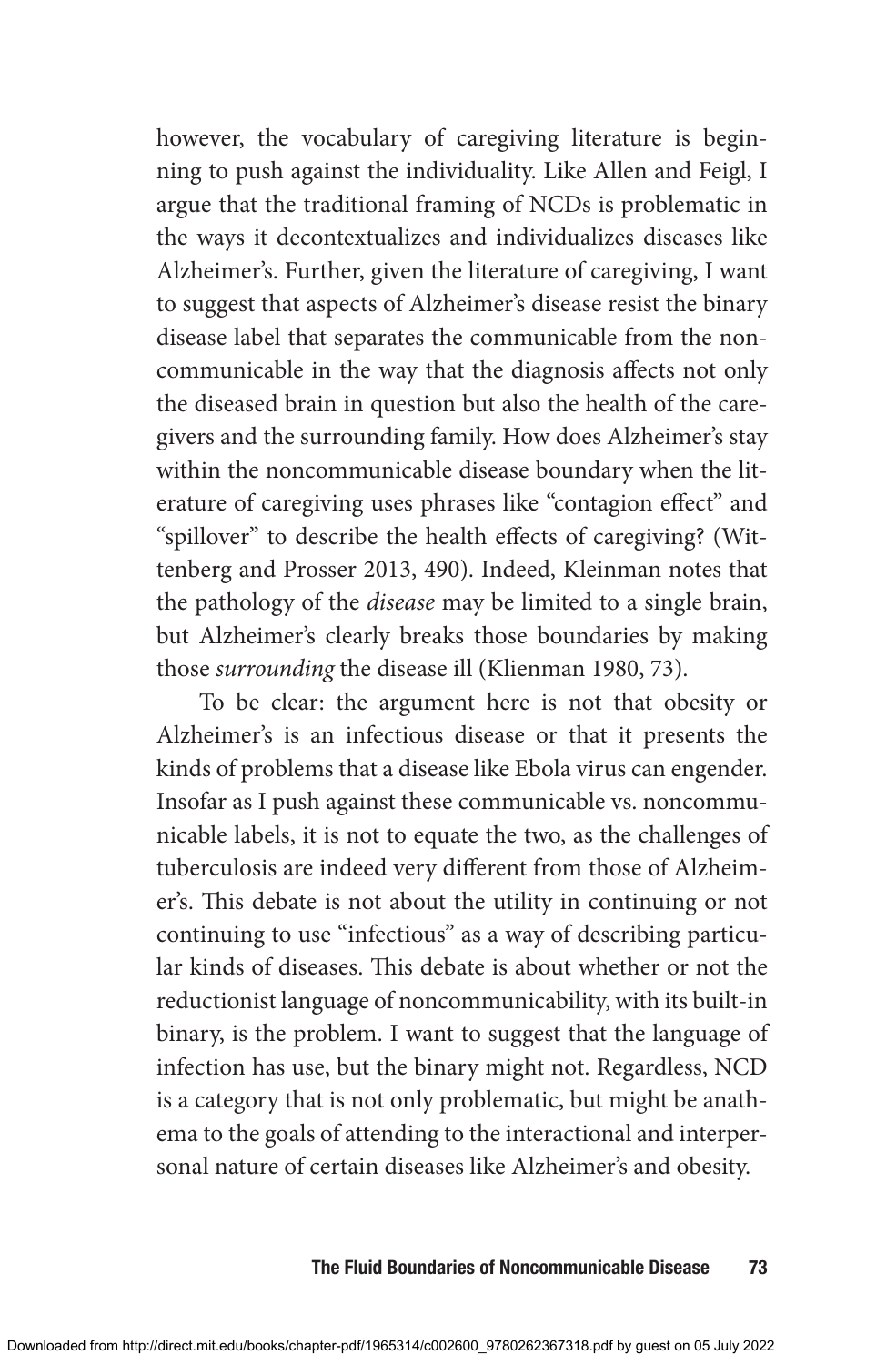Allen and Feigl (2017, 129) note that they are not the first to call for a reevaluation of the noncommunicable and infectious disease binary, and they certainly aren't the last. Just five months after their article, two more articles were featured in *The Lancet*, one calling this reframing a "welcome" change (Rigby 2017, 653). Instead of noncommunicable, anthropologists Kozelka and Jenkins suggest renaming NCDs "interactional diseases" (Kozelka and Jenkins 2017, 655). And while the authors recognize that there is conceptual danger in conflating this notion of biological contagion with social or political contagion, Kozelka and Jenkins note that "all diseases are interactional in some sense; infectious diseases are also contracted and treated in particular social worlds" (ibid.). The "interactional nature of diseases formerly clustered as NCDs must be considered for researchers, clinicians, and policy makers to understand the complex content of interactional disease course and outcome" (ibid.). In lieu of NCDs, Allen and Feigl use the term "ecological" as a means of overcoming the binary of communicable and noncommunicable diseases (Allen and Feigl 2017, 129). By ecological they merely mean "the relation of living organisms to one another and to their physical surroundings" (ibid.). This definition, coupled with the "interactional" conception of diseases, has the potential to overcome some of the barriers inherent in the binary and, through a more ecological, relational lens, potentially reveal greater insight into how connected and complex NCDs are.

This discussion is more than just language and semantics. Given the burden of caregiving and the ways in which the disease infiltrates the social networks surrounding the person with the diseased brain, the categorizations of noncommunicability fall short. It's not just a minor issue of wording, it's a systematic

#### 74 Cathryn Klusmeier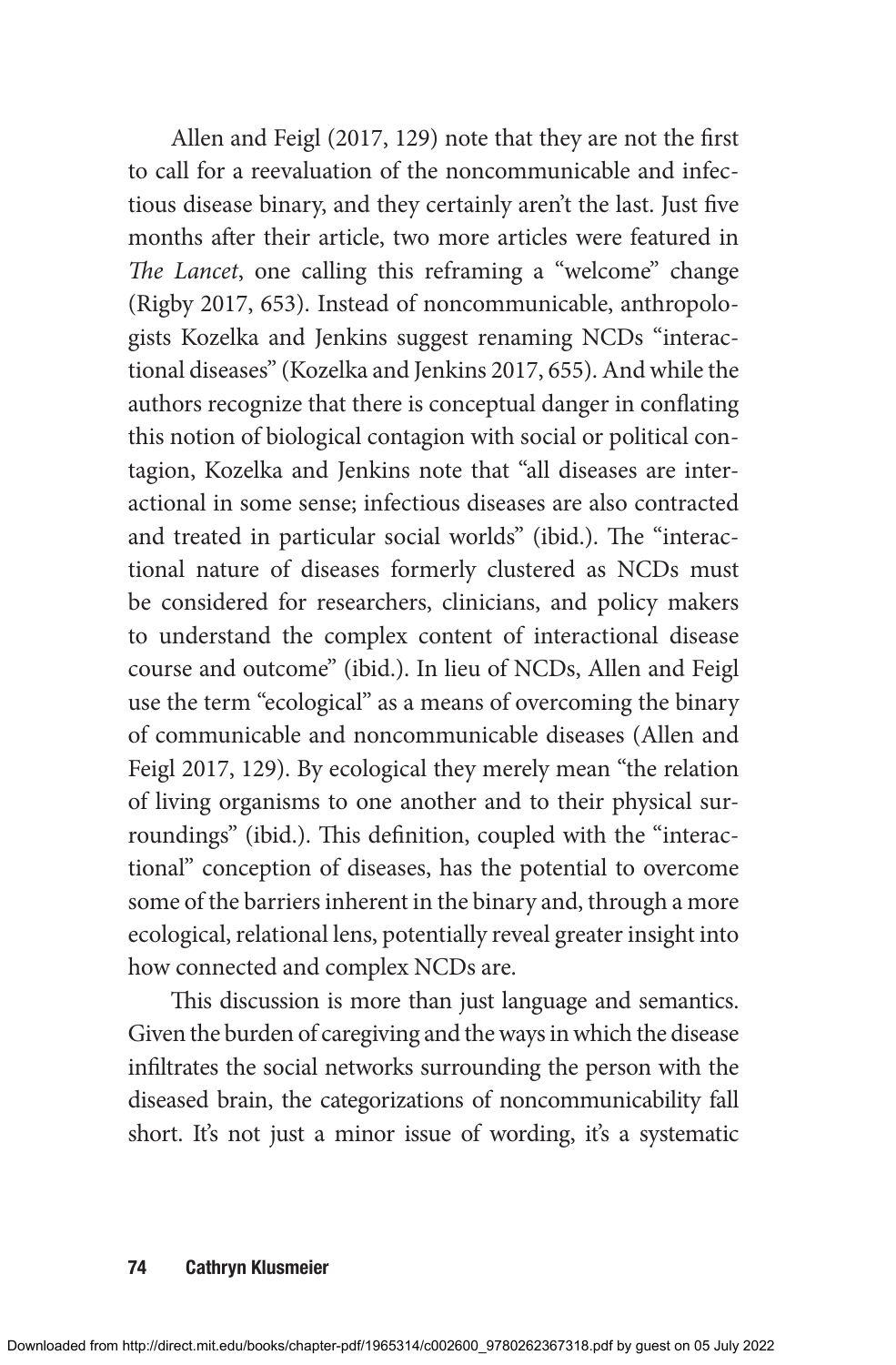failure. The framework itself is failing to account for the literature showing that to be a caregiver is to also to be at risk.

## Fluid Boundaries

Anthropologist Stanley Ulijaszek uses images of water and fluidity as a guiding visualization articulating the complexities of obesity. "There are leaks and flows between bodies and the environments that surround them, as there are between disciplines that study obesity," he writes (Ulijaszek 2014, 3). "Obesity has been studied using genetic, physiological, psychological, epidemiological, cultural, environmental, political, and economic frameworks, among others" (ibid.). He notes how, increasingly, systems thinking has been applied to the study of obesity, which involves "attempts at understanding how things influence one another within a whole" (ibid.). Ulijaszek recognizes that this kind of thinking is anything but new, "since the study of ecosystems, which involves relationships among physical and biological elements within the environment, including water, goes back to the 1930s" (ibid.). Indeed, Ulijaszek writes that for obesity, conceptual frameworks that can recognize "how things influence one another within a whole" is hugely important, given that a phenomenon like obesity is "ecological, transdisciplinary, and complex" (ibid.). "Boundaries between fields of knowledge are important for their integrity (a body without boundaries would not be a body), but it is equally important that they should be leaky," he writes. "Leaky" is the word he uses to describe how one might approach such a complex issue like obesity. This language of water and fluidity, he writes, is important in that it draws attention to how scientists "should approach their pool of study: with open hands,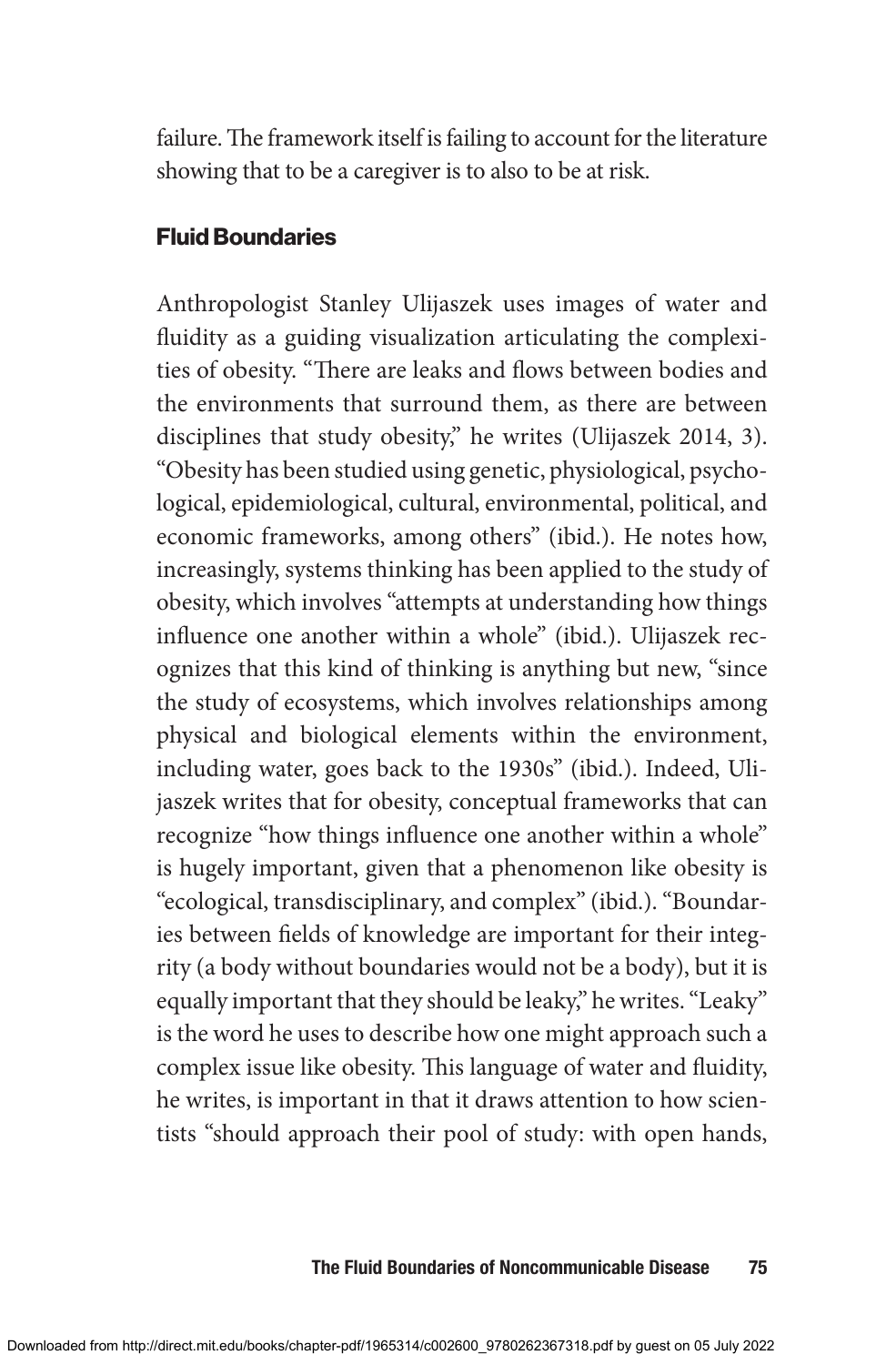with fluid boundaries and technologies of mind and body to try and catch the uncatchable" (ibid.).

These images of water, fluidity, permeating boundaries, and complexity can frame not only obesity but also, I argue, Alzheimer's. This notion of "spillover" has already led research in this direction—recognizing that Alzheimer's occurs in a context, and that to conceptualize the health effects of those surrounding the disease, one must consider a web of interconnected systems of social, economic, relational, and biomedical factors. And that, even then, the boundaries between those are fluid and "leaky." Margaret Lock recognizes the need to broaden the framework of Alzheimer's beyond the biomedical. She writes, "To date, relatively few researchers have paid attention to the relationship among AD incidence and poverty, social inequalities, and family histories, but this situation is beginning to change, spurred on by findings in epigenetics" (Lock 2013, 7). Medical anthropology can provide this complex framework, allowing Alzheimer's to be placed in the context of systemic poverty, social inequality, and family histories, showing how the boundaries of this disease are leaky.

The importance of contextualizing Alzheimer's patients and recognizing that their health is linked to the caregivers is clear in Collins and Swartz's "Caregiver Care." In their article, the authors lay out the health risks of the caregiver burden and talk about the potential for caregiving "interventions," which are individualized assessments where a physician simultaneously treats the caregiver and the patient with Alzheimer's (Collins and Swartz 2011, 1312). An NYU caregiver intervention program includes "individual and family counseling sessions tailored to each caregiver's specific situation, followed by weekly support group participation and ad hoc telephone

#### 76 Cathryn Klusmeier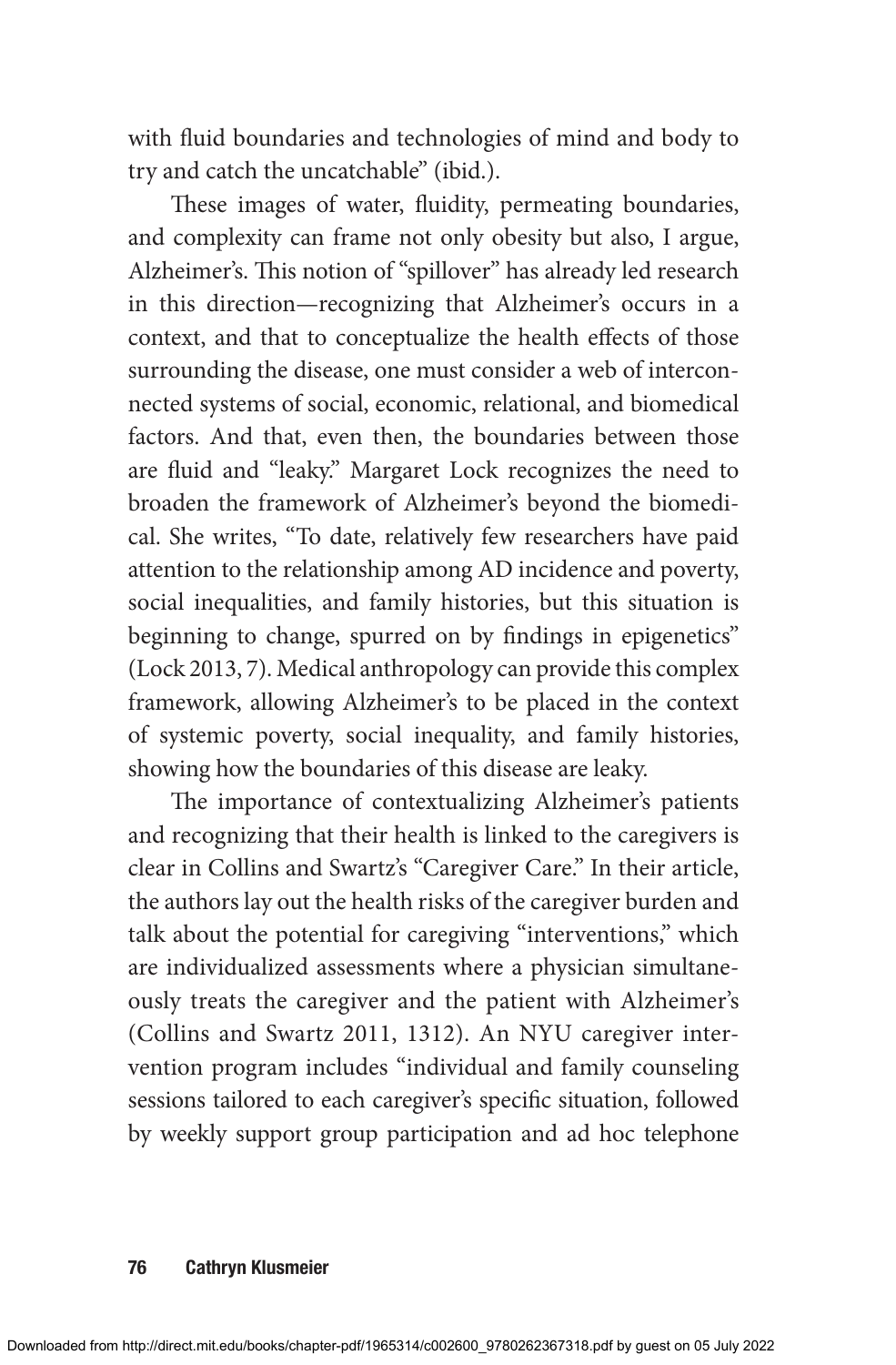counseling at the request of spouse-caregivers and other family members for the entire duration of the disease" (Mittlelman 2005, 637). Collins and Swartz note that "when patients and caregivers are treated as a dyad, outcomes for both are improved" (Collins and Swartz 2011, 1312). While it may seem like a subtle distinction, the word *dyad* holds huge importance here. When patients and caregivers are treated *together*—as a group of two people—the outcomes improve. Again, it seems subtle, but in treating this disease as a dyad, there is some recognition of the interactional nature of this complex issue.

It's not a tidy argument. The arc of this research is rooted in leaky boundaries and invocations of complexity—but that is the point. Even now, the driving force behind this essay boils down to the day my fifteen-year-old brother told me that he too had Alzheimer's, which is, of course, not strictly *true* from the biomedical lens of disease. However, if Alzheimer's can instead be seen as a web of interlocking and interpersonal illnesses, if it isn't reduced to the boundaries of a singular body, then perhaps this can account for a fifteen-year old who is worried that he too, has caught a disease he knows is "uncatchable." I draw similarities between obesity and Alzheimer's caregiving not because the research is necessarily similar, but because Alzheimer's, like obesity, requires understanding "how things influence one another within a whole" (Ulijaszek 2014, 3). They are two diseases that cannot be reduced to the problems of individualized bodies—they simply *resist that reduction*. They are interpersonal and *interconnecting* medical issues that defy linear causation and instead must be approached through the lens of fluid systems, leaky boundaries, and open hands to "catch the uncatchable" (ibid).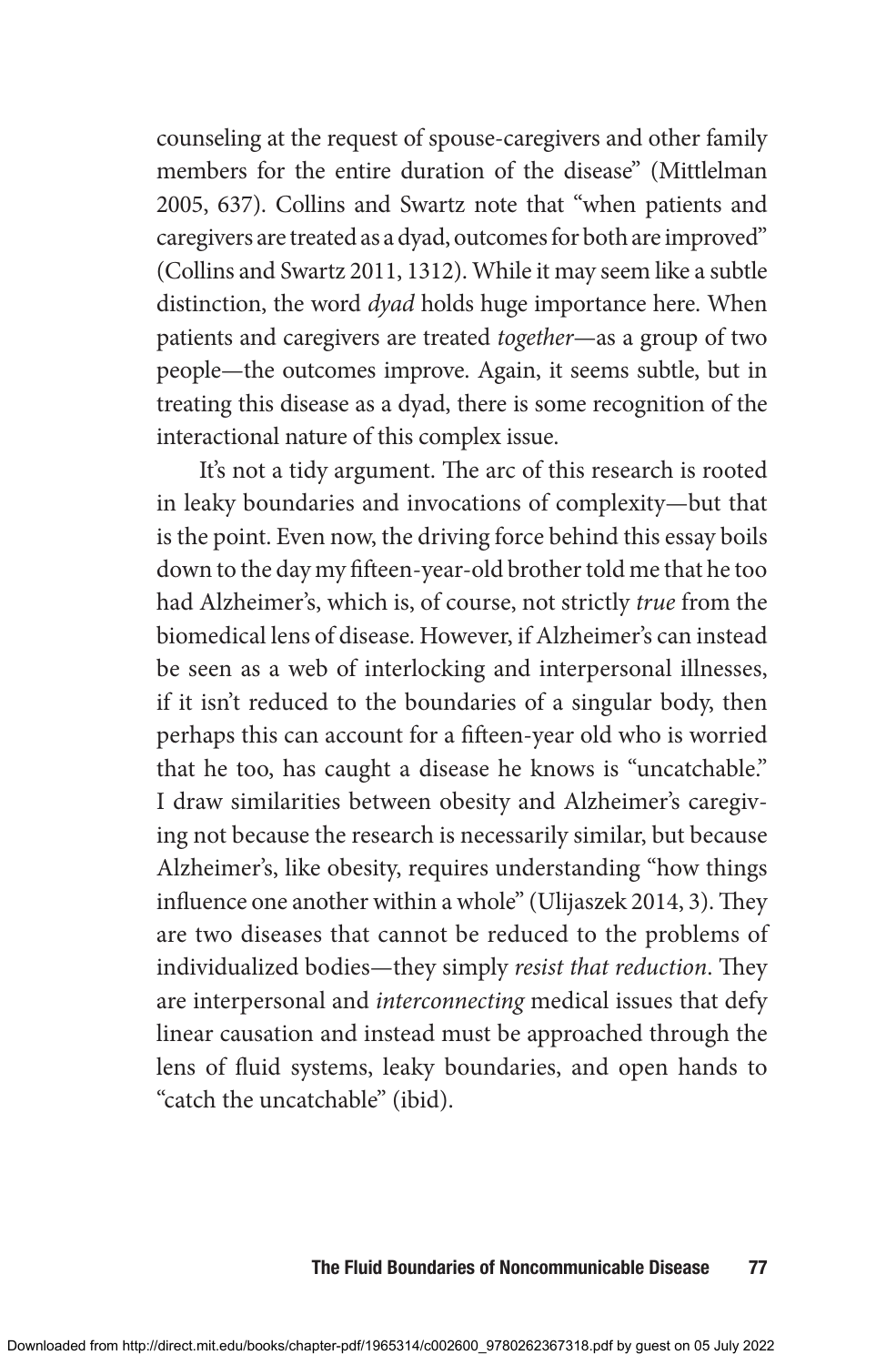### **References**

Allen, Luke N., and Andrea B. Feigl. 2017. "What's in a Name? A Call to Reframe Non-communicable Diseases." *The Lancet Global Health* 5, no. 2: e129–e130. [https://doi.org/10.1016/S2214-109X\(17\)30001-3.](https://doi.org/10.1016/S2214-109X(17)30001-3)

Burke, Lucy. 2014. "Oneself as Another: Intersubjectivity and Ethics in Alzheimer's Illness Narratives." *Narrative Works: Issues, Investigations, & Interventions* 4, no. 2: 28–47.

Christakis, Nicholas A., and James H. Fowler. 2007. "The Spread of Obesity in a Large Social Network over 32 Years." *New England Journal of Medicine* 357, no. 4: 370–379.

Collins, Lauren G., and Kristine Swartz. 2011. "Caregiver Care." *American Family Physician* 83, no. 11: 1309–1317.

Corrêa, M. S., K. Vedovelli, B. L. Giacobbo, C. E. B. De Souza, P. Ferrari, I. I. de Lima Argimon, J. C. Walz, F. Kapczinski, and E. Bromberg. 2015. "Psychophysiological Correlates of Cognitive Deficits in Family Caregivers of Patients with Alzheimer Disease." *Neuroscience* 286: 371–382.

de Vugt, Marjolein E., Jelle Jolles, Liesbeth van Osch, Fred Stevens, Pauline Aalten, Richel Lousberg, and Frans R. J. Verhey. 2006. "Cognitive Functioning in Spousal Caregivers of Dementia Patients: Findings from the Prospective MAASBED Study." *Age and Ageing* 35, no. 2: 160–166.

Fonareva, Irina, and Barry S. Oken. 2014. "Physiological and Functional Consequences of Caregiving for Relatives with Dementia." *International Psychogeriatrics* 26, no. 5: 725–747.

Ito, Joichi. 2017. "Resisting Reduction: A Manifesto." *Journal of Design and Science*, no. 3. [https://jods.mitpress.mit.edu/pub/resisting-reduction.](https://jods.mitpress.mit.edu/pub/resisting-reduction)

Jutel, Annemarie. 2006. "The Emergence of Overweight as a Disease Entity: Measuring Up Normality." *Social Science & Medicine* 63, no. 9: 2268–2276.

Kleinman, Arthur. 1980. *Patients and Healers in the Context of Culture: An Exploration of the Borderland between Anthropology, Medicine, and Psychiatry*. Berkeley: University of California Press.

Kleinman, Arthur. 2009. "Caregiving: the Odyssey of Becoming More Human." *The Lancet* 373, no. 9660: 292–293.

Kleinman, Arthur. 2015. "Care: In Search of a Health Agenda." *The Lancet* 386, no. 9990: 240–241.

#### 78 Cathryn Klusmeier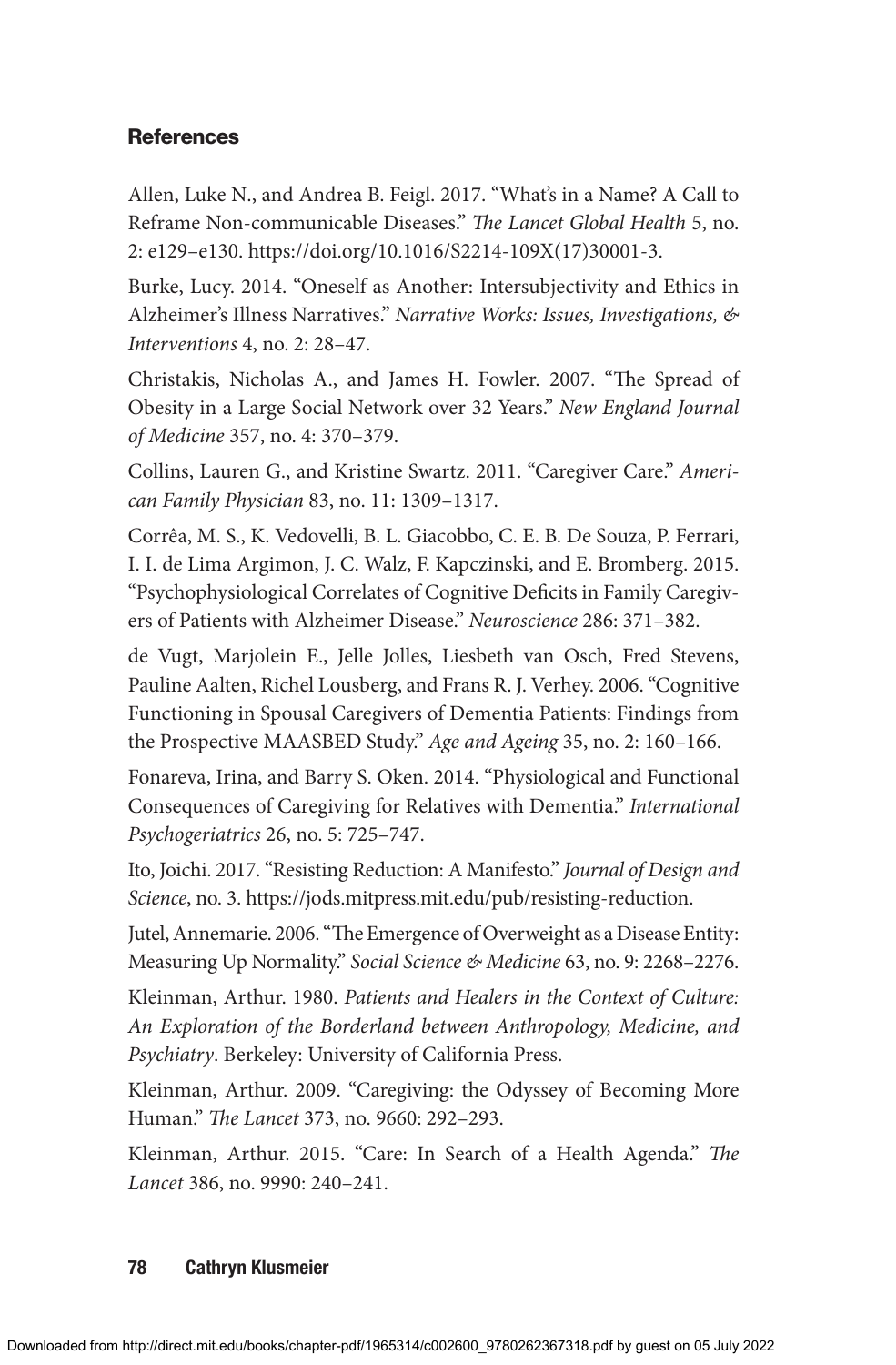Kozelka, Ellen Elizabeth, and Janis H. Jenkins. 2017. "Renaming Noncommunicable Diseases." *The Lancet Global Health* 5, no. 7: e655.

Lock, Margaret. 2013. *The Alzheimer Conundrum: Entanglements of Dementia and Aging*. Princeton: Princeton University Press.

Mittelman, Mary. 2005. "Taking Care of the Caregivers." *Current Opinion in Psychiatry* 18, no. 6: 633–639.

Oken, Barry S., Irina Fonareva, and Helane Wahbeh. 2011. "Stress-Related Cognitive Dysfunction in Dementia Caregivers." *Journal of Geriatric Psychiatry and Neurology* 24, no. 4: 191–198.

Pickett, Kate E., Shona Kelly, Eric Brunner, Tim Lobstein, and Richard G. Wilkinson. 2005. "Wider Income Gaps, Wider Waistbands? An Ecological Study of Obesity and Income Inequality." *Journal of Epidemiology & Community Health* 59, no. 8: 670–674.

Rigby, Michael. 2017. "Renaming Non-communicable Diseases." *The Lancet Global Health* 5, no. 7: e653.

Swinburn, Boyd A., Gary Sacks, Kevin D. Hall, Klim McPherson, Diane T. Finegood, Marjory L. Moodie, and Steven L. Gortmaker. 2011. "The Global Obesity Pandemic: Shaped by Global Drivers and Local Environments." *The Lancet* 378, no. 9793: 804–814.

Throsby, Karen. 2007. "How Could You Let Yourself Get Like That?: Stories of the Origins of Obesity in Accounts of Weight Loss Surgery." *Social Science & Medicine* 65, no. 8: 1561–1571.

Ulijaszek, Stanley. 2014. "Ecologies of Water, Fluid Boundaries and Obesity Studies. *UBVO Opinion Paper Series*, 1–3. [http://oxfordobesity](http://oxfordobesity.org/wp/wp-content/uploads/2013/10/SUopinionpaper3.pdf) [.org/wp/wp-content/uploads/2013/10/SUopinionpaper3.pdf.](http://oxfordobesity.org/wp/wp-content/uploads/2013/10/SUopinionpaper3.pdf)

Vellone, Ercole, Giovanni Piras, Carlo Talucci, and Marlene Zichi Cohen. 2008. "Quality of Life for Caregivers of People with Alzheimer's Disease." *Journal of Advanced Nursing* 61, no. 2: 222–231.

Wittenberg, Eve, and Lisa A. Prosser. 2013. "Disutility of Illness for Caregivers and Families: A Systematic Review of the Literature. *Pharmacoeconomics* 31, no. 6: 489–500.